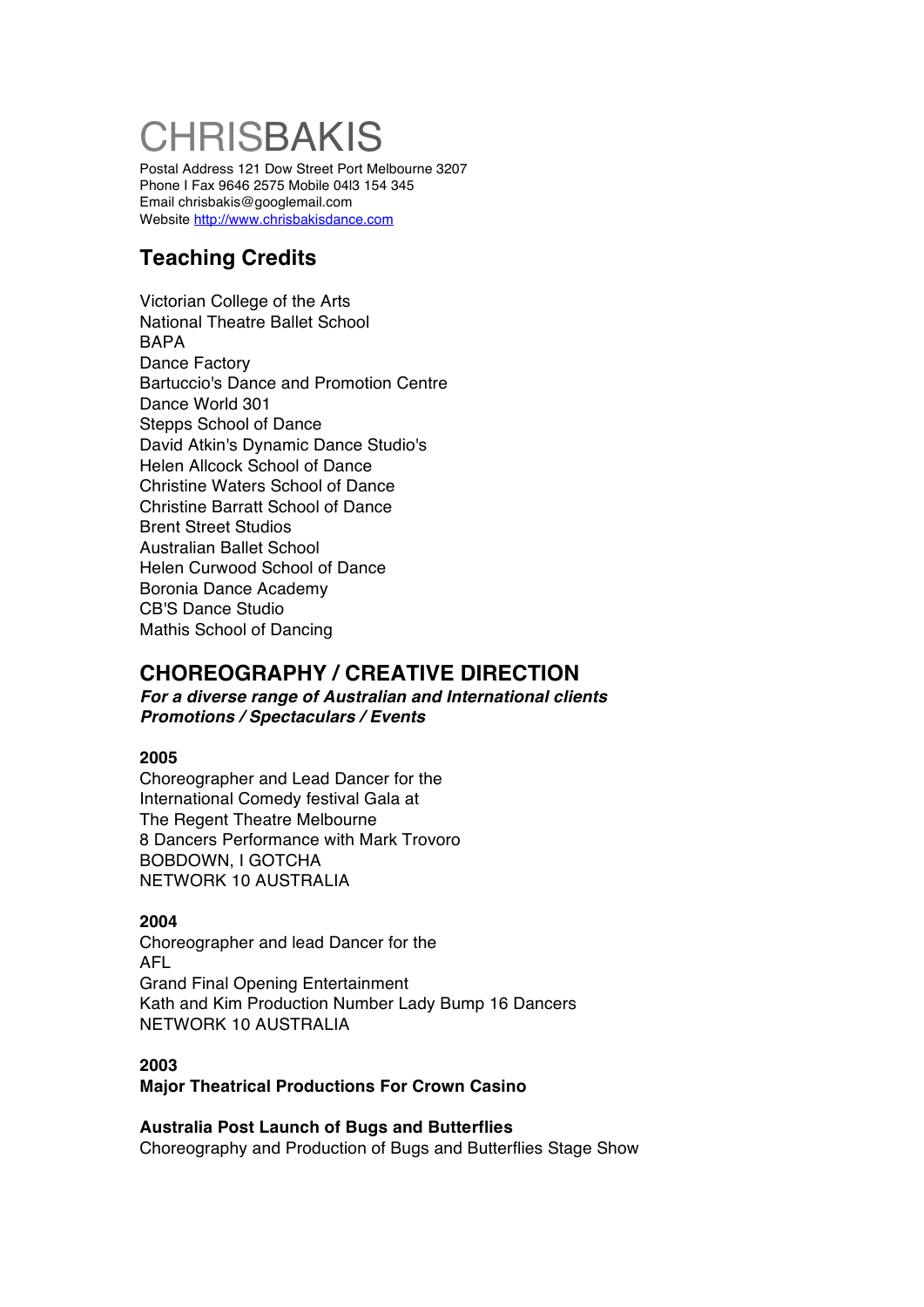#### **Crown Casino**

Opening Crown Casino Heat Discotheque and Cocktail bar Heat Discotheque "Miss Hawaiian Tropic" 1998 & 1999 Heat - nightly cabaret shows

## **Crock Productions**

Coles Myer Christmas Show 1999 20's Theme – Tennis Centre

## **Alana Scanlan**

Gown of the year Awards, Fashion Week

## **David Atkins Enterprises**

Qantas Corporate Shows Qantas Launches TV Specials

**Melbourne Ballet Company** Gala Concert - Peter MacCallum Cancer Institute

#### **The Production Group** World ExPo88'

Toyota Product Launch

## **The Australian Bicentennial Authority**

Bicentennial Hair Fashion Event 88'

## **Famous Artists International**

Australia Day Live Concert The Priminister's Million Dollar Dinner Opening of the Rialto Towers Esso Ball BMW Factory opening Opening - The Princess Theatre

**Dance Management Australia** "The Worlds Greatest Dance Spectacular"

## **Myer – Fashion Results Models**

Myer Miss Shop fashion parades

## **Disney Live**

Aladdin- Australia wide Mickey & Minnie Christmas Tour Australia wide

## **Joanne Adderley Promotion**

Mary Kay Cosmetics Seminars/Conventions Opening Australia on Collins Fashion event BP Ball – Radisson Hotel GMH Commodore Launch National Tennis Cenfre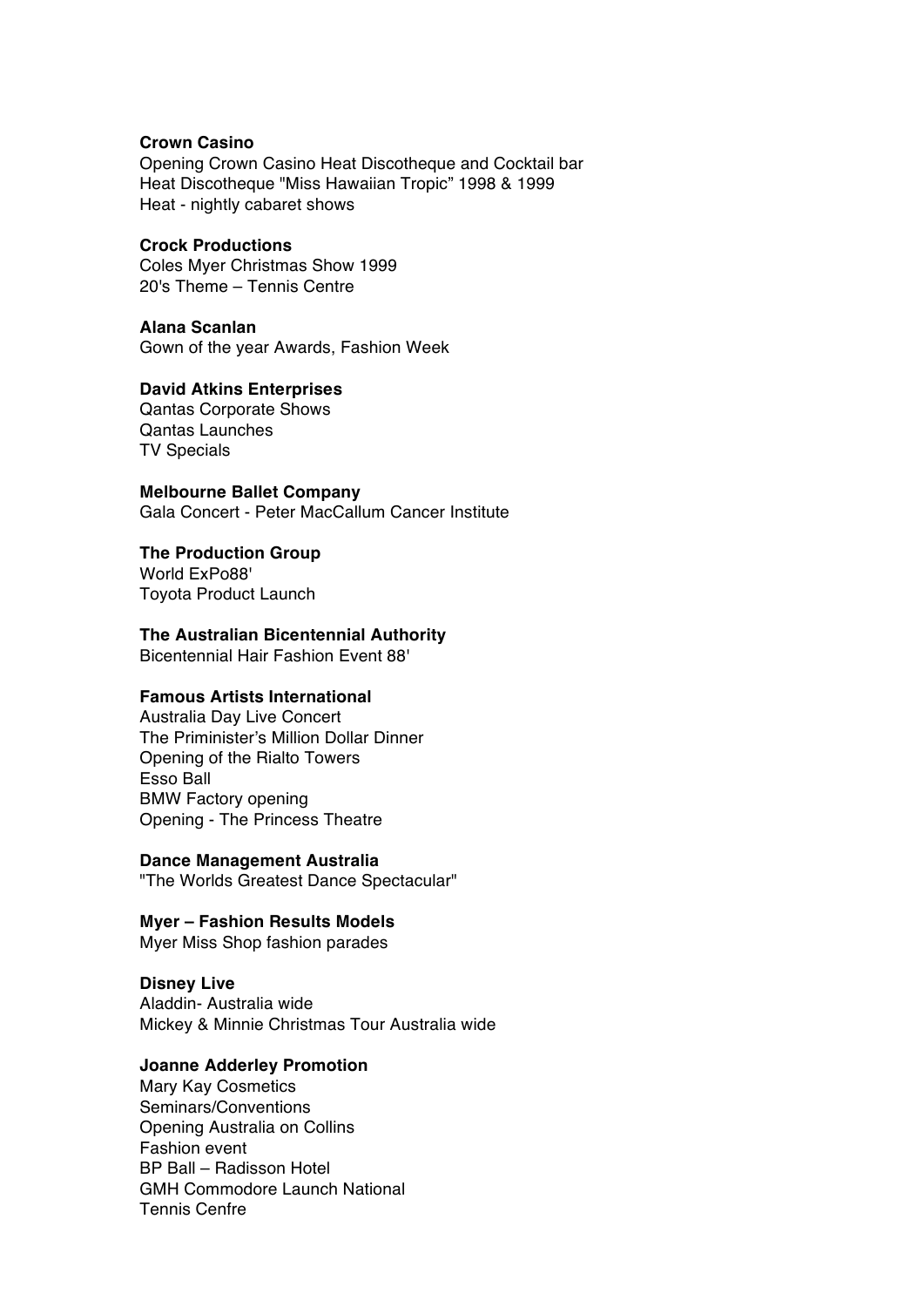KPMG Convention 1999 Arts Angels Convention- Arts Centre

**Cook Green & Moore Pty Ltd** Opening Lady Deborah Tourist mine

**REV – Image Sports Pty Ltd** REV Aerobics championships- opening

**Palace Entertainment Complex Bonds** Palace opening night performance

**Bonds**

Fashion Events, Launches Hypercolour Launch

**Reebok** Fashion Parades, Hyatt Hotel

## **Adidas**

Fashion Events, Clothing range launch Australia wide tour

**Secondskin**

Fashion Events, Launches **Skins Australia** Fashion Events, Parades, Melbourne Tour

#### **Brian Rochford**

Fashion Events, Swimwear launch - Dance parade

**British Knight**  Fashion Event, Melbourne Central

#### **Vic Presence Inc.**

Sydney Mardi Gras parade 1998- "Beyond 70's" Sydney Mardi Gras parade 1999- "l dream of" Sydney Mardi Gras parade 2000- "Spice up your life" Sydney Mardi Gras parade 2001 "Kylie Minogue" Sydney Mardi Gras parade 2002- Medally 2003 2004 2005

## **David Rothwell**

Fantasy Ball Melbourne 1999 Fantasy Ball Melbourne 2000

**Corporate Entertainment**  Plummers Suppliers Co-op Gala Ball 2000

**Adelaide Grand Prix**  Grand Prix Ball. "Chicos and Chicas" Adelaide Hyatt

## **Peter Jones Productions**

Grand Prix Ball Melbourne 1999 Crown Casino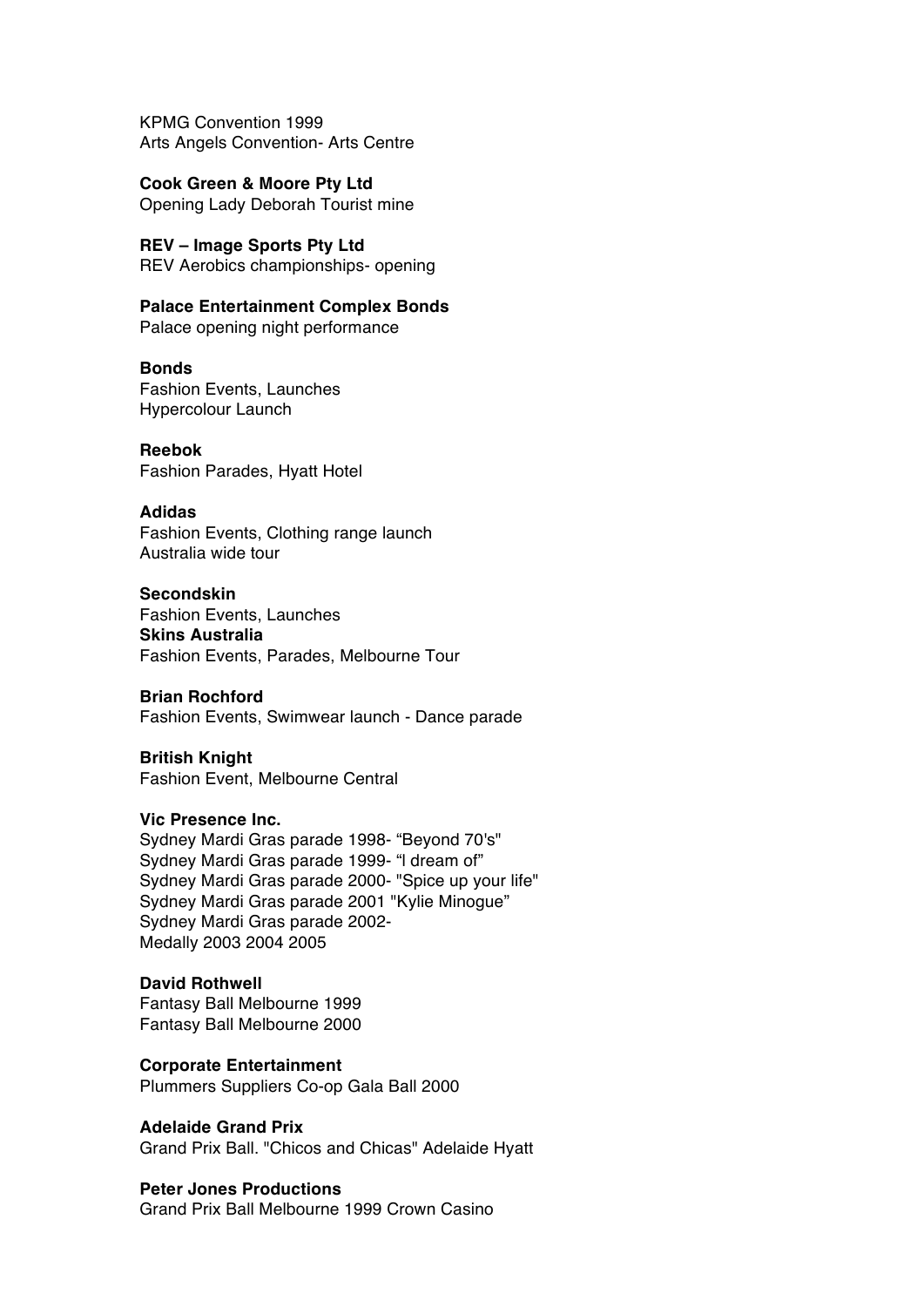## **Anou Concepts**

Venue Launch- Crockford Bay Hotel re-launch2000.

## **The Market Hotel**

Opening "The Market" Nightclub 1999 African Show Weekly Cabaret Shows

**Ausdance**  Dance Week 1997

## **Bartuccio's Production Centre**

Najee Fashion Parades Wool Corporation Fashion Show

## **Peter Jones Productions**

AFL Parade Telstra Launch President's Cup

## **Commonwealth Government**

Costume Show Bicentanimals – Commonwealth Celebrations

## **Melbourne Storm Football Club Limited**

NRL Melbourne Storm Season 1998 Cheer Squad "Thunder'

## **CB'S Cabaret Shows**

"Dance Joint" 1996 "Acid Jazz" 197 "Club Tech" 1998 "Manhattan" 1998 "Lyrics & Legs" 1999 "Soul Food" 1999 "100 Years of Dance" 1999 "Dance" 2000 "Dance" 2001 "Dance" 2002, 2003, 2004

## **2004 Production Now That's Dancing**

**Lend Lease**  10th Year Celebrations

## **Briak Ballet – France & Germany**

Les Aristocrates - Cabaret Show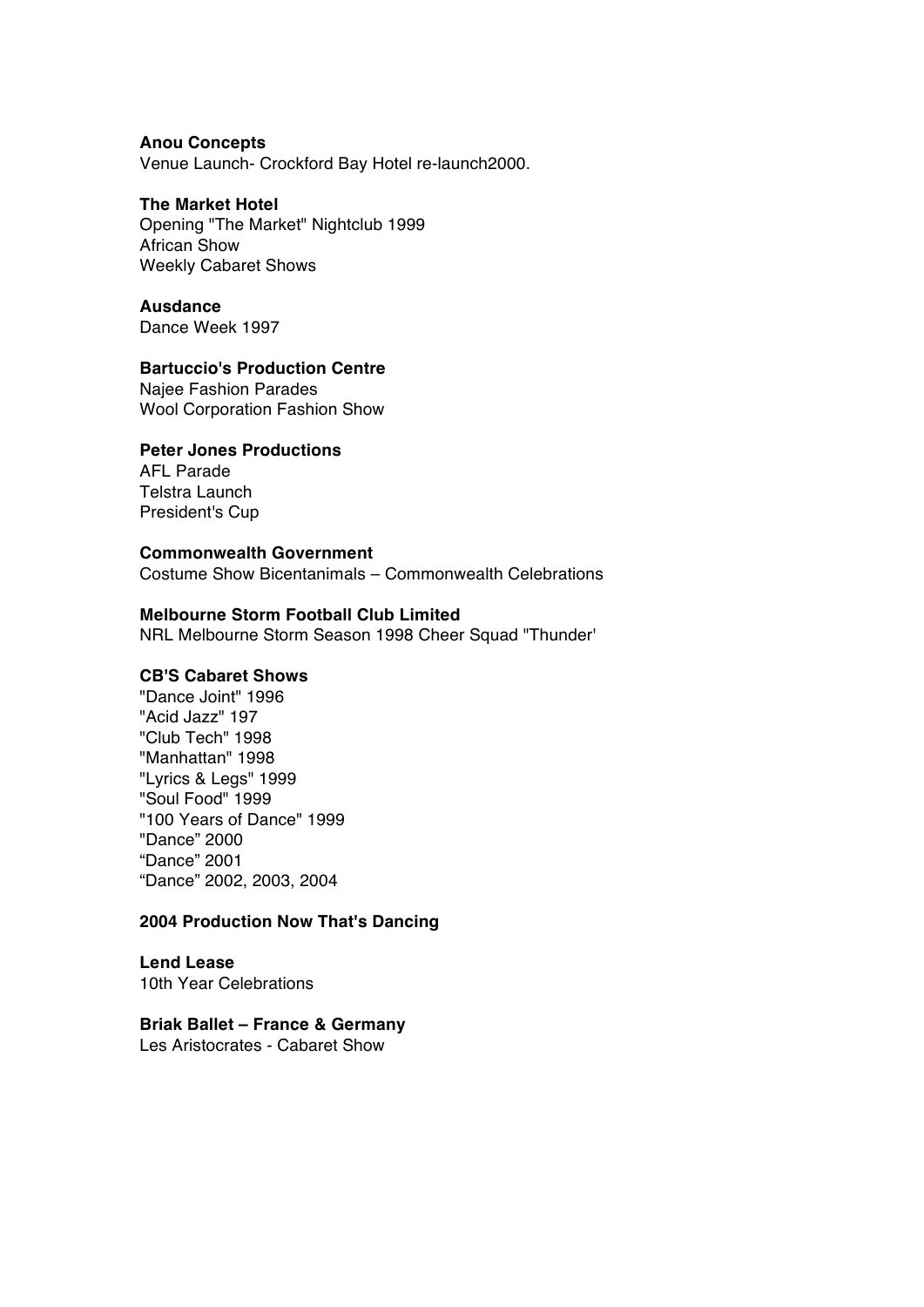## **Product Launches**

## **United Distilleries**

Stoli Lemon Ruski Launch Crown Casino

## **C.U.B**

Cactus Alcoholic Fruit Crush Launch - Australia wide Carlton Cold re-launch Sydney/Melbourne 1999 In-house product launches

**Shock Records** "Pumping" Launch Debut single. Video Clips

**Dino Music Pty Limited**  Myer Macarena Promotions Shopping centre promotions

## **Bartuccio's Promotion Centre**

Record launch - "Vicious Rumors" Body Rock Launch

## **Television Highlights**

**Network 10** Bert Newton Show Logie awards Australia Day Live Concert

## **Channel Nine**

Ray Martin Show Logie awards Hey Hey it's Saturday Chances

## **Seven Network**

Comedy Company Fast Forward

## **ABC Television**

Gillies report That's Dancin' Countdown revolution

## **Mojo Parhers**

Motion Capture for Television Commercial.

**Joseph Heldford & Rix Inc. Hollywood, California** Various Corporate Film clips

**BBC London Hale & Pace**  Top of the Pops

**Victoria Wood London**  Comic Relief video clip